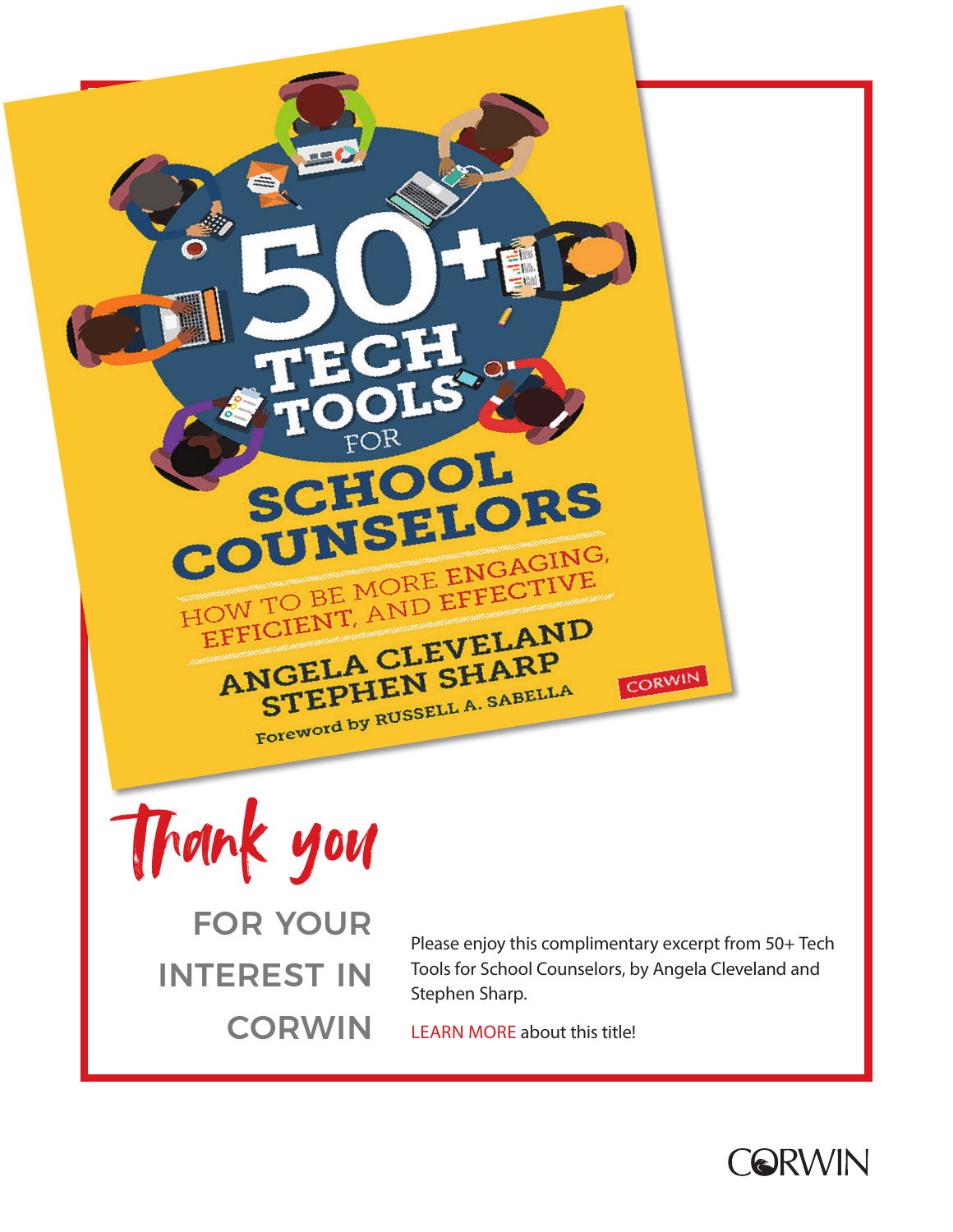

## **Counselor Educators' Toolkit for 50+ Tech Tools**

## **Tech Tools Assessment**

|    | Questions                                                                                                                                                                                                                                                                   | Responses                                                                                                                                                                                                                                                                                                                                                                                                                                                                                                                                                                                                                                               | Correct<br>Answer |
|----|-----------------------------------------------------------------------------------------------------------------------------------------------------------------------------------------------------------------------------------------------------------------------------|---------------------------------------------------------------------------------------------------------------------------------------------------------------------------------------------------------------------------------------------------------------------------------------------------------------------------------------------------------------------------------------------------------------------------------------------------------------------------------------------------------------------------------------------------------------------------------------------------------------------------------------------------------|-------------------|
| 1. | According to the ASCA position statement<br>"The School Counselor and Virtual School<br>Counseling," school counselors working with<br>students in a virtual setting (whether<br>temporarily or permanently) should:                                                        | A. Recognize and acknowledge the challenges and<br>limitations of virtual school counseling.<br>B. Recognize and mitigate the limitation of virtual<br>school counselor confidentiality, which may<br>include unintended viewers or recipients.<br>C. Educate students on how to participate in the<br>electronic school counseling relationship to<br>minimize and prevent potential<br>misunderstandings that could occur due to lack of<br>verbal cues and inability to read body language or<br>other visual cues that provide contextual<br>meaning to the school counseling process and<br>school counseling relationship.<br>D. All of the above | D                 |
| 2. | According to the ASCA Position Statement<br>"The School Counselor and Student Safety and<br>the Use of Technology," school counselors<br>may take the following actions to promote<br>the safe, responsible use of technology:                                              | A. Avoid participation in the development of school<br>policies around student safety and the use of<br>technology<br>B. Confront myths surrounding cyberbullying that<br>are perpetuated by media headlines and<br>unsubstantiated public statements like<br>"cyberbullying is occurring at epidemic levels"<br>and "cyberbullying causes suicide"<br>C. Engage in professional development to improve<br>and maintain digital literacy<br>Both B and C<br>D.                                                                                                                                                                                          | D                 |
| 3. | According to the ASCA School Counselor<br>Professional Standards & Competencies,<br>school counselors:                                                                                                                                                                      | A. Use current trends in technology to promote<br>student success<br>B. Should not use a variety of technologies in the<br>delivery of lessons and activities<br>C. Should not include career opportunities, labor<br>market trends and global economics to help<br>students develop immediate and long range plans<br>D. None of the above                                                                                                                                                                                                                                                                                                             |                   |
| 4. | In the ASCA webinar "Tech Tools for School<br>Counselors" with Angela Cleveland, Annika<br>Santhanam, Anesha Santhanam, a participant<br>asked about potential mistakes a counselor<br>might make in integrating a new technology<br>tool. Anesha and Annika responded with | A. Always believe in your presentation. Your<br>attitude is contagious, and your students will pick<br>up on your enthusiasm.<br>B. Don't assume that just because students are<br>older that they won't enjoy fun drawing and<br>interactive, fun activities that you might use with                                                                                                                                                                                                                                                                                                                                                                   | D                 |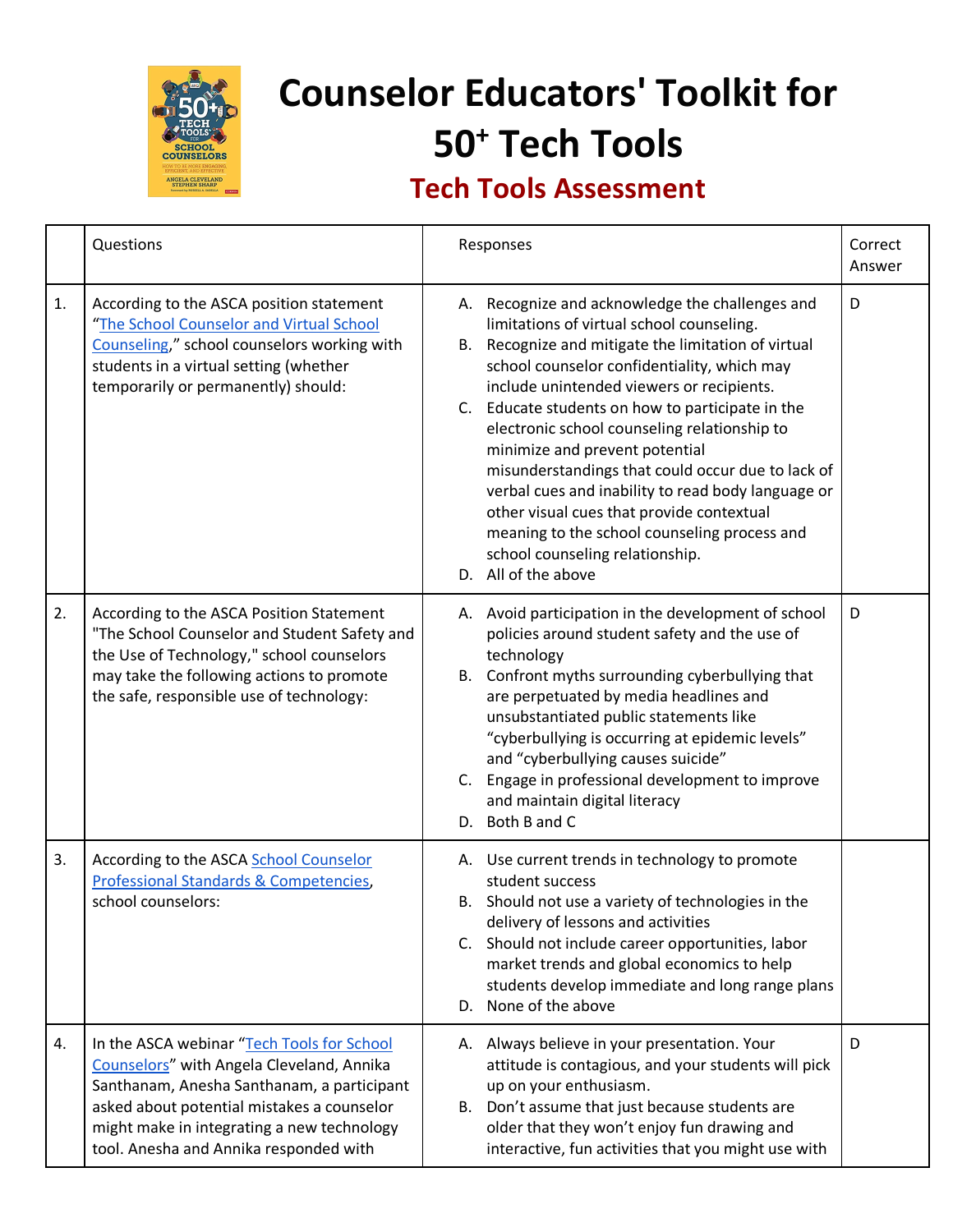|     | follow tip:                                                                                                                                                                                                                                                                                                                                                        |          | younger grade-level students.<br>C. High school students prefer that you develop<br>lengthy PowerPoint presentations and read the<br>slides to students in a monotone voice.<br>D. Both A and B                                                                                             |   |
|-----|--------------------------------------------------------------------------------------------------------------------------------------------------------------------------------------------------------------------------------------------------------------------------------------------------------------------------------------------------------------------|----------|---------------------------------------------------------------------------------------------------------------------------------------------------------------------------------------------------------------------------------------------------------------------------------------------|---|
| 5.  | In "Tech Tools to Support Your Data-Informed<br>Decisions,"<br>Nicohl Shelton Webb describes a tech tool in<br>which students are assigned a card that they<br>rotate to display their answer choice (A, B, C<br>or D) is at the top. Counselors scan the<br>answers using the app and can see the<br>individual answers on the app screen. This<br>tool is called | В.<br>C. | A. Quizizz.<br>Kahoot!<br>Plickers.<br>D. Nearpod.                                                                                                                                                                                                                                          | C |
| 6.  | In "Tech Tools for School Counselors," Steve<br>Sharp explains about a button on the lower<br>right side of Google Sheets that allows users<br>to visualize data quickly and at a glance. This<br>button is called:                                                                                                                                                | В.<br>C. | A. Explore<br>Excite<br>Ignite<br>D. Analyze                                                                                                                                                                                                                                                | A |
| 7.  | Many free resources exist to make building<br>classroom lessons and accessible virtual tools<br>for students. One such resource is referenced<br>on each page of your digital notebook. What<br>is the name of this free resource?                                                                                                                                 | C.       | A. Slides Carnival<br>B. FreeGoogleSlides.com<br>SidesMania<br>D. SlidesGo                                                                                                                                                                                                                  | C |
| 8.  | What federal act requires parent permission<br>before sharing information about a student<br>that is potentially personal or sensitive about<br>themselves or their family?                                                                                                                                                                                        |          | A. BlFamily Educational Rights and Privacy Act<br>B. Protection of Pupil Rights Act<br>C. Children's Online Privacy Protection Act<br>D. HIPPA                                                                                                                                              | B |
| 9.  | What data collection tool would be ideal for a<br>quick Use-of-Time Tracker?                                                                                                                                                                                                                                                                                       | В.<br>C. | A. Kahoot<br>LiveBinders<br>Google Forms<br>D. Teachers Pay Teachers                                                                                                                                                                                                                        | C |
| 10. | CoSpaces gives educators a platform to create<br>augmented reality (AR) or Virtual Reality (VR).<br>One use is to create a 360-degree view of a<br>playground and give students conflict<br>resolution strategies as they navigate through<br>the AR/VR lesson. Which ASCA Mindsets &<br>Behaviors for Student Success does this best<br>fulfill?                  | C.       | A. B-SMS 7: "Demonstrate effective coping skills<br>when faced with a problem<br>B. B-LS 2: "Demonstrate creativity"<br>B-LS 10: "Participate in enrichment and<br>extracurricular activities."<br>D. B-SMS 8: "Demonstrate the ability to balance<br>school, home and community activities | Α |
| 11  | What federal law safeguards student records,<br>allowing students and their parents access to<br>their education records?                                                                                                                                                                                                                                          | В.<br>C. | A. Family Educational Rights and Privacy Act<br>Protection of Pupil Rights Act<br>Children's Online Privacy Protection Act<br>D. HIPPA                                                                                                                                                      | Α |
| 12  | Which of these Tech Tools offers free curated                                                                                                                                                                                                                                                                                                                      |          | A. Google Slides                                                                                                                                                                                                                                                                            | B |